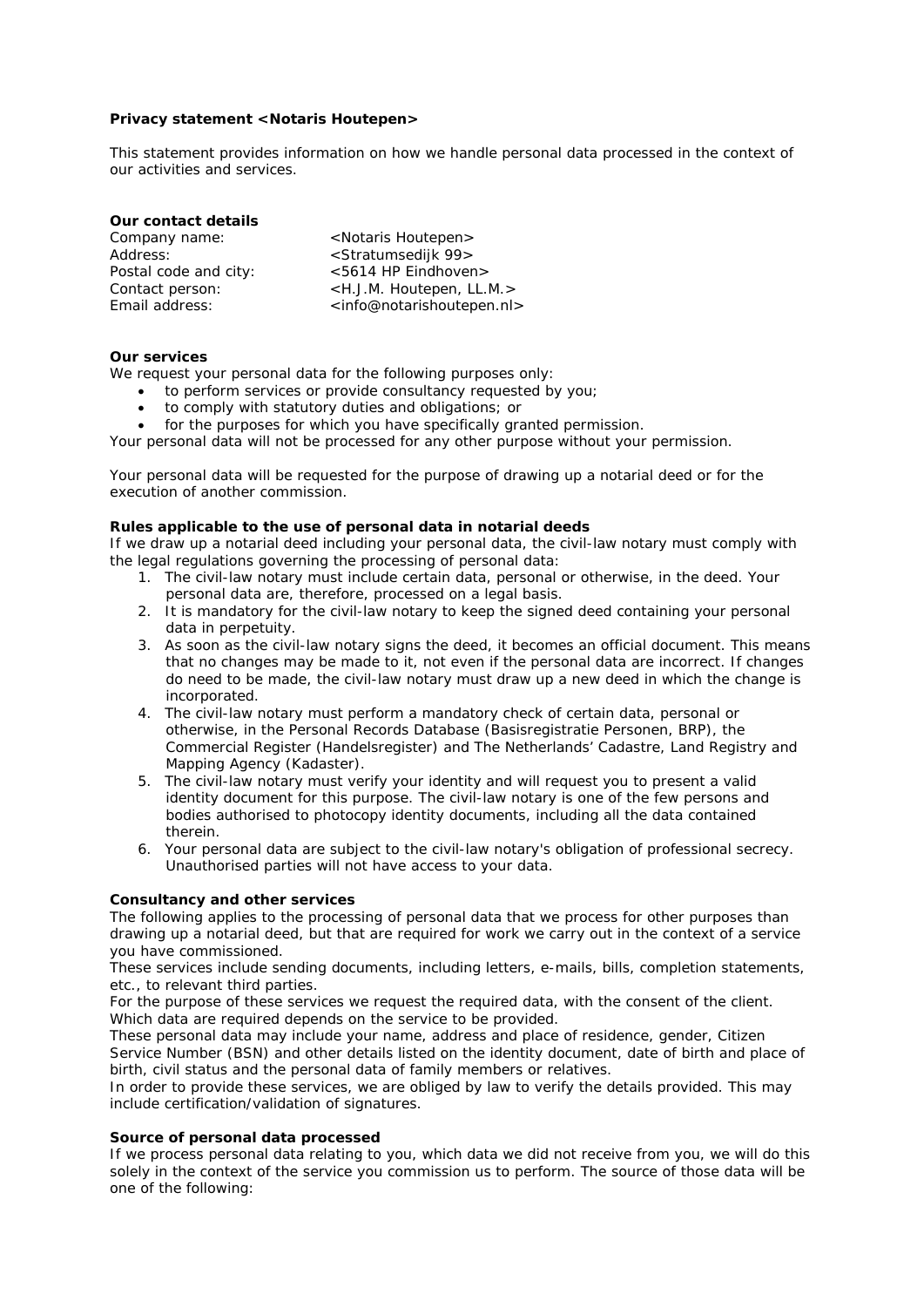- public registries, including The Netherlands' Cadastre, Land Registry and Mapping Agency, the Chamber of Commerce and/or the court;
- your real estate agent or other adviser in connection with a purchase agreement or other contract, to which you are one of the parties;
- your mortgage adviser or your lender in connection with an agreement, to which agreement you are one of the parties;
- the accountant or trust office concerned;
- a bank or other financial institution;
- the Personal Records Database (BPR).

# **Forwarding your personal data**

We will forward your personal data to third parties only if this is required by law or if this is actually necessary for the execution of our activities.

Documents which contain your personal data will be provided to another party that is a party to the deed in question, or to this party's representative.

We provide personal data to the following recipients, if required:

- The Netherlands Tax and Customs Administration;
- Custodians//Holders of registers, such as the Chamber of Commerce, the Land Registry and the court;
- The Royal Dutch Association of Civil-law Notaries (KNB):
- The Central Digital Repertorium (CDR), the Central Register of Wills (CTR) and the Central Register of Living Wills (CLTR).

Only after your consent will we forward documents which contain your details to third parties, such as your estate agent and/or your financial adviser and/or your accountant and/or your trust office. We do not forward personal data to non-EU countries nor to international organisations.

# **Retention of your personal data**

We will not retain your personal data any longer than required for the purpose for which they were collected, for the execution of statutory duties and for compliance with statutory obligations or for the performance of agreements, for instance in respect of time limits, and the liabilities related to this. The retention periods stipulated in statutory provisions, such as the Dutch Civil-Law Notaries Act (Wet op het notarisambt) and the Archives Act apply. Notarial deeds are retained in perpetuity.

## **Your rights relating to personal data that we process**

If we process your personal data, you may exercise the rights stated below, pursuant to the General Data Protection Regulation (GDPR) (EU) 2016/679.

To this end, you must submit a request, preferably in writing, to the contact address stated at the top of this privacy statement.

Before we can grant your request, we will first verify your identity on the basis of a valid identity document.

## *1. Right of access by the data subject*

You can enquire which personal data we process any time, as well as the purpose for which these are used and for how long the data will be retained. In the event that there is a legal basis that precludes us from complying with your request, we will assess this and inform you accordingly.

## *2. Right to rectification*

If you are of the opinion that certain data have been processed incorrectly, you have the right to request rectification of these data. This is not possible, however, if this pertains to data included in a notarial deed, in which case a new deed must be drawn up as an addendum to the inaccurate deed.

## *3. Right to erasure (right to be 'forgotten')*

If you wish to have your personal data erased, you may submit a request to this effect. If your request pertains to data included in a notarial deed, the civil-law notary is not permitted to grant this request, as he may not erase data in a notarial deed.

## *4. Right to restriction of processing*

If you wish to restrict the processing of personal data by our firm, for instance pending rectification of your personal data at your request, an objection lodged against processing of data, or because you specifically do not wish to have data erased even though processing of the data in question is unlawful, you may submit a request to this effect.